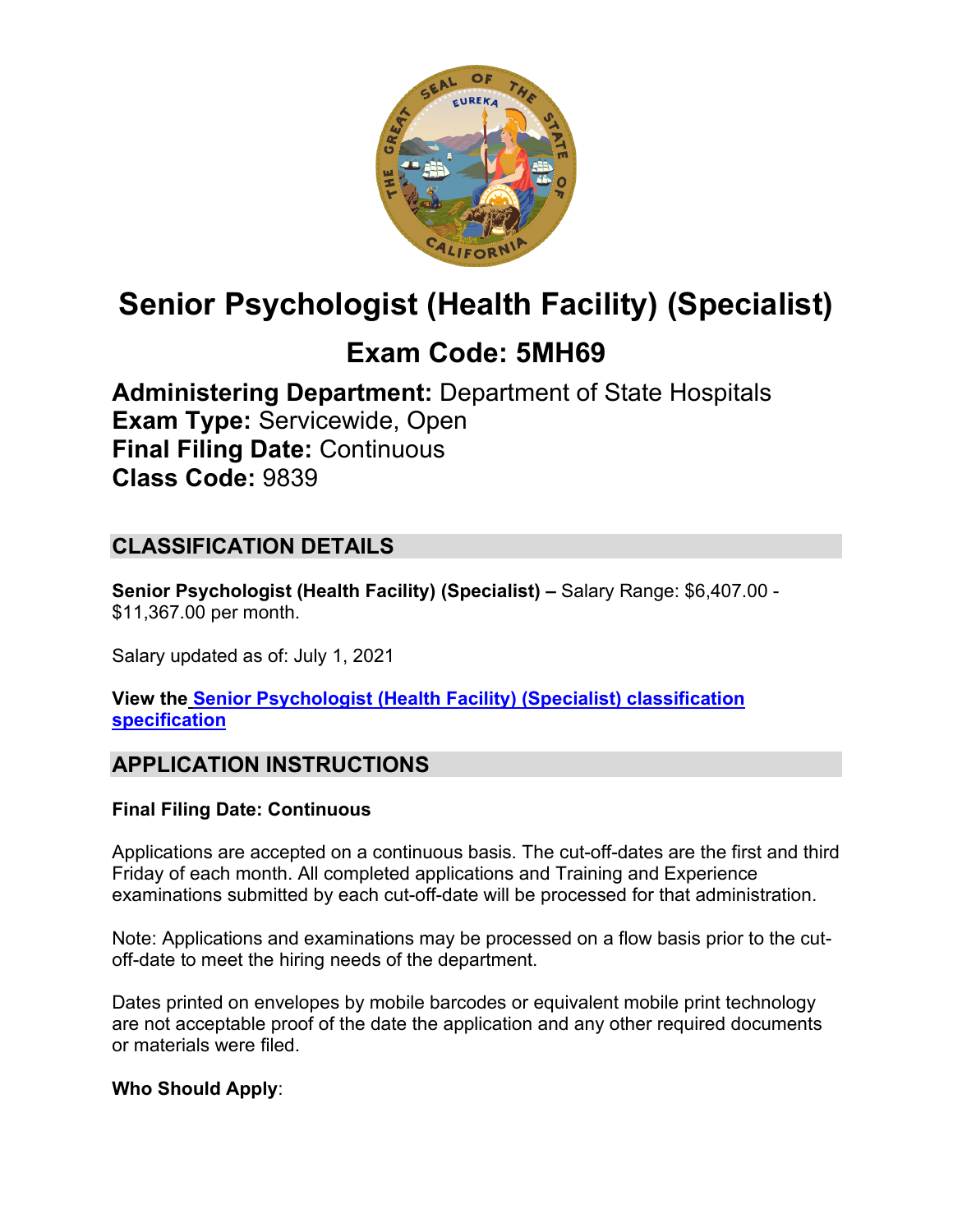Applicants who meet the Minimum Qualifications as stated on this bulletin may apply for and take this examination. Once you have taken this examination, you may not retake it for **six (6)** months.

Unless otherwise stated on this bulletin, you must meet the Minimum Qualifications by the Final Filing Date or cut-off-date stated above.

#### **How to Apply**:

Applicants are required to submit an [Examination Application \(STD 678\),](https://jobs.ca.gov/pdf/std678.pdf) found at [www.calcareers.ca.gov,](http://www.calcareers.ca.gov/) either by mail, in person, or via email to the address listed below.

Once your application has been submitted, you must complete the **Training and Experience (T&E)** following the instructions below under, **Taking the Examination.**

Examination Services staff will screen each application. Applicants meeting the minimum qualifications will be admitted into the examination. **Applicants must submit the STD. 678 as well as the T&E. Failure to do so will result in a delay in the examination process.**

#### **The preferred method to apply is by emailing your STD 678 to:**

#### **[SeniorPsychologistSpecialist@dsh.ca.gov](mailto:SeniorPsychologistSpecialist@dsh.ca.gov)**

#### **Electronic signatures are acceptable.**

Indicate the Classification on your Examination Application (STD 678).

You may apply by mail or in person to: Department of State Hospitals – Sacramento Attn: Selection Services Unit, MS-14 1215 O Street Sacramento, CA 95814

Indicate the Classification on your Examination Application (STD 678).

In person hours: Monday through Friday, 8am to 5pm (excluding State holidays)

#### **Special Testing Arrangements:**

If you require assistance or alternative testing arrangements due to a disability, please contact the testing department listed in the Contact Information section of this bulletin.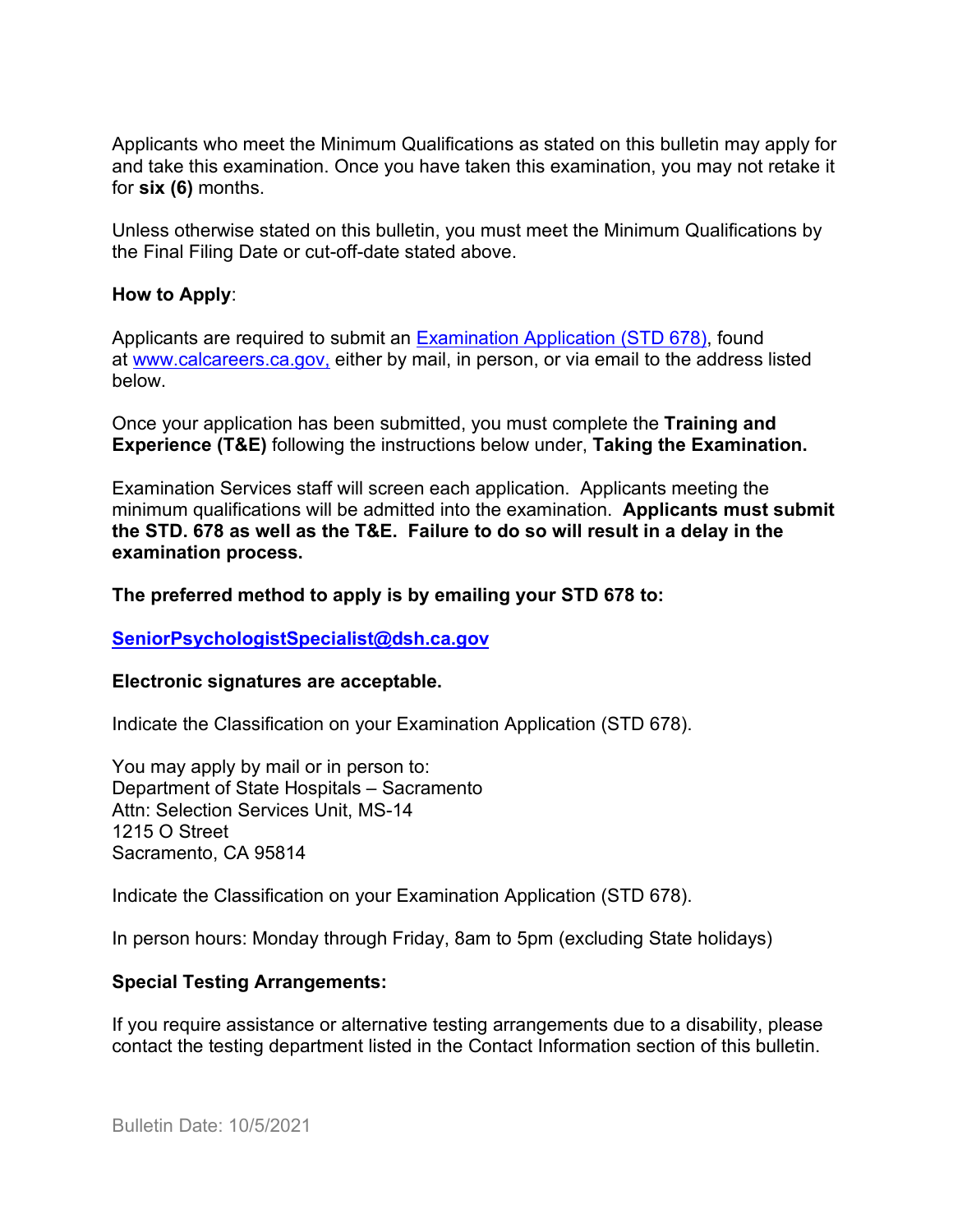## **MINIMUM QUALIFICATIONS**

All applicants must meet the education and/or experience requirements as stated on this exam bulletin to be accepted into the examination. Part-time or full-time jobs, regardless of whether paid or volunteer positions, and inside or outside California state service will count toward experience.

**License: Possession of a valid license as a Psychologist issued by the California Board of Psychology and possession of an earned Doctorate Degree in Psychology from an educational institution meeting the criteria of Section 2914 of the Medical Board of California's Business and Professions Code.**

**Individuals who do not qualify for licensure by the California Board of Psychology or who are in the process of securing this license will be admitted into the examination and may be appointed, but must secure a valid license within three years of an appointment or the employment shall be terminated. For persons employed less than full time, an extension of a waiver of licensure may be granted for additional years proportional to the extent of part-time employment, as long as the person is employed without interruption in service, but in no case shall the waiver exceed five years.**

**(Unlicensed individuals who are recruited from outside the State of California and who qualify for licensure may take the examination and may be appointed for a maximum of two years at which time licensure shall have been obtained or the employment shall be terminated. Additionally, they must take the licensure examination at the earliest possible date after the date of employment.)** 

**AND**

#### **Experience: Either**

**1. One year of experience in the California state service performing the duties of a Psychologist (Health Facility) (any specialty), or Staff Psychologist (any specialty);** 

**OR**

**2. Two years of postdoctoral, postinternship experience in the practice of psychology involving assessment and treatment and either training, research, consultation, or program planning in mental health services.**

## **POSITION DESCRIPTION**

**Under general direction to perform difficult and responsible assignments relating to psychological assessment and treatment and serve as a departmentwide expert and psychology consultant in a specific psychology discipline; and do other related work.**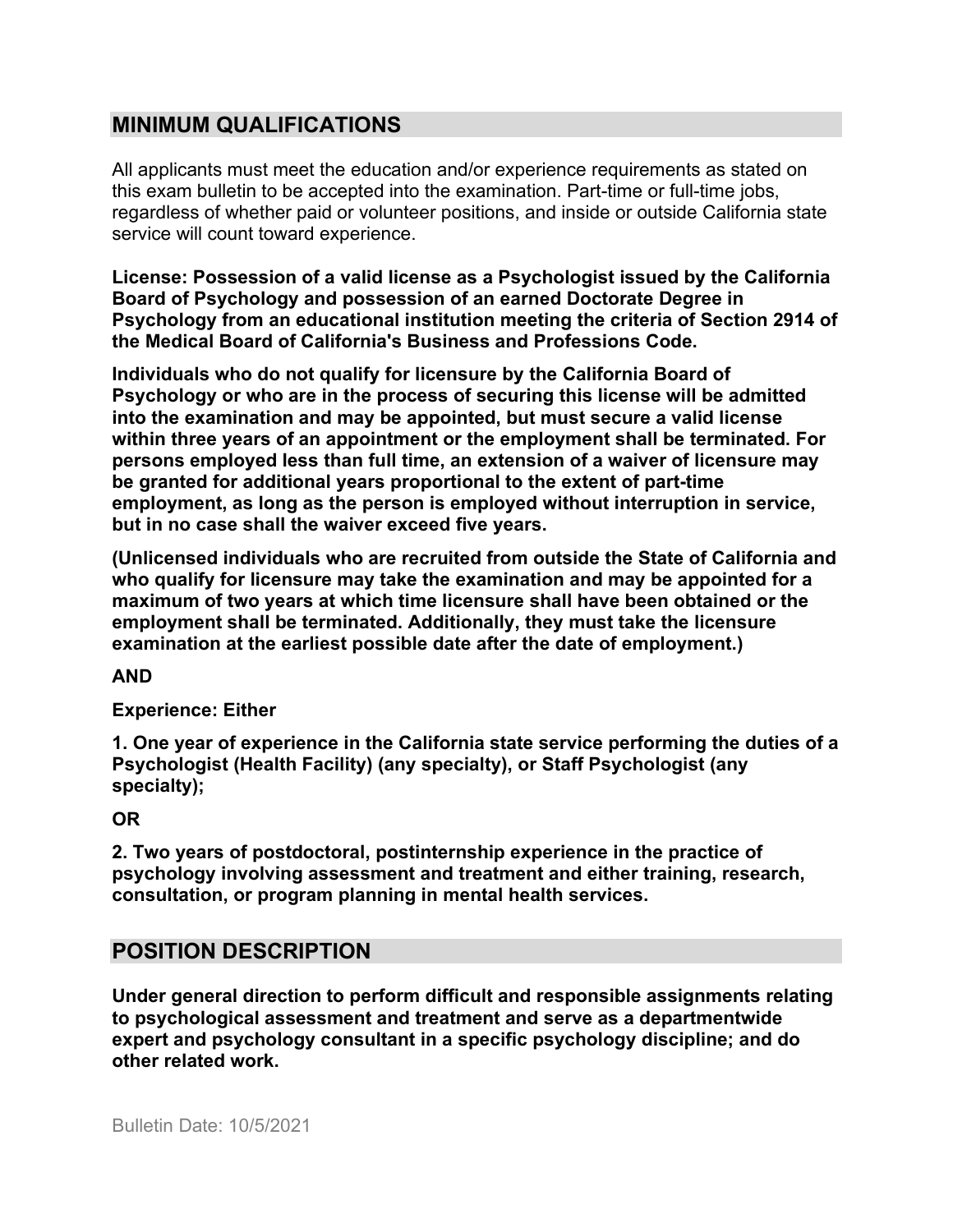## **EXAMINATION SCOPE**

This examination consists of the following components:

**Training and Experience Evaluation –** Weighted 100% of the final score. The examination will consists solely of a **Training and Experience Evaluation.** To obtain a position on the eligible list, a minimum score of 70% must be received.

In addition to evaluating applicants' relative knowledge, skills, and ability, as demonstrated by quality and breadth of education and/or experience, emphasis in each exam component will be measuring competitively, relative job demands, each applicant's:

#### **Knowledge of:**

- **1. Knowledge of principles, techniques, and trends in psychology with particular reference to normal and disordered behavior, human development, motivation, personality, learning, individual differences, adaptation, and social interaction.**
- **2. Knowledge of methods for the assessment and modification of human behavior.**
- **3. Knowledge of characteristics and social aspects of mental and developmental disabilities.**
- **4. Knowledge of research methodology and program evaluation.**
- **5. Knowledge of institutional and social process.**
- **6. Knowledge of group dynamics.**
- **7. Knowledge of functions of psychologists in various mental health services.**
- **8. Knowledge of current trends in the field of mental health.**
- **9. Knowledge of professional training.**
- **10.Knowledge of community organization and allied professional services.**

#### **Ability to:**

- **1. Ability to provide professional consultation.**
- **2. Ability to teach and participate in professional training.**
- **3. Ability to recognize situations requiring the creative application of technical skills.**
- **4. Ability to develop and evaluate creative approaches to the assessment, treatment, and rehabilitation of mental disabilities, to the conduct of research, and to the development and direction of a psychology program.**
- **5. Ability to plan, organize, and conduct research, data analysis and program evaluation.**
- **6. Ability to conduct to more difficult assessment and psychological treatment procedures.**
- **7. Ability to analyze situations accurately and take effective action.**
- **8. Ability to communicate effectively.**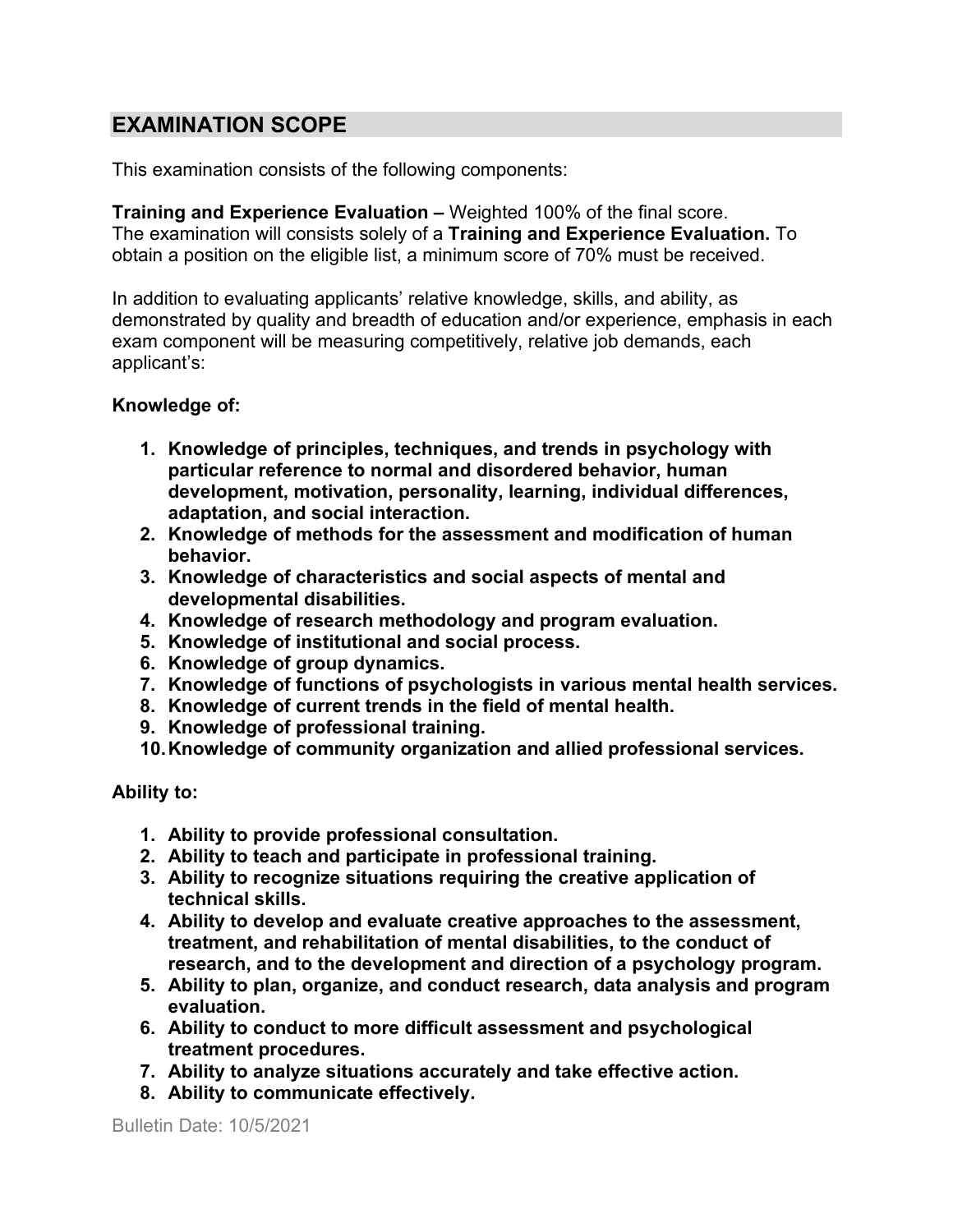#### **Special Personal Characteristics:**

**1. Scientific and professional integrity, emotional stability, patience, alertness, and tact.**

## **ELIGIBLE LIST INFORMATION**

A Servicewide, Open eligible list for the **Senior Psychologist (Health Facilities) (Specialist)** classification will be established for use by all state agencies.

The names of **successful** competitors will be merged onto the eligible list in order of final score regardless of exam date. Eligibility expires **12** after it is established. Applicants must then retake the examination to reestablish eligibility.

Veterans' Preference will be granted for this examination. In accordance with Government Codes 18973.1 and 18973.5, whenever any veteran, or widow or widower of a veteran achieves a passing score on an open examination, he or she shall be ranked in the top rank of the resulting eligible list.

Veterans status is verified by the California Department of Human Resources (CalHR). Information on this program and the Veterans' Preference Application (Std. form 1093) is available online at the following website:

#### <https://www.jobs.ca.gov/CalHRPublic/Landing/Jobs/VeteransInformation.aspx>

Additional information on veteran benefits is available at the Department of Veterans Affairs.

Career credits are not granted for examinations administered on an Open or Promotional basis.

## **PREPARING FOR THE EXAMINATION**

Here is a list of suggested resources to have available prior to taking the exam.

- 1. **Employment History:** Employment dates, job titles, organization names and addresses, names of supervisors or persons who can verify your job responsibilities, and phone numbers of persons listed above.
- 2. **Education:** School names and addresses, degrees earned, dates attended, courses taken (verifiable on a transcript), persons or office who can verify education, and phone numbers of persons or offices listed above.
- 3. **Training:** Class titles, certifications received, names of persons who can verify your training, and phone numbers of persons listed above.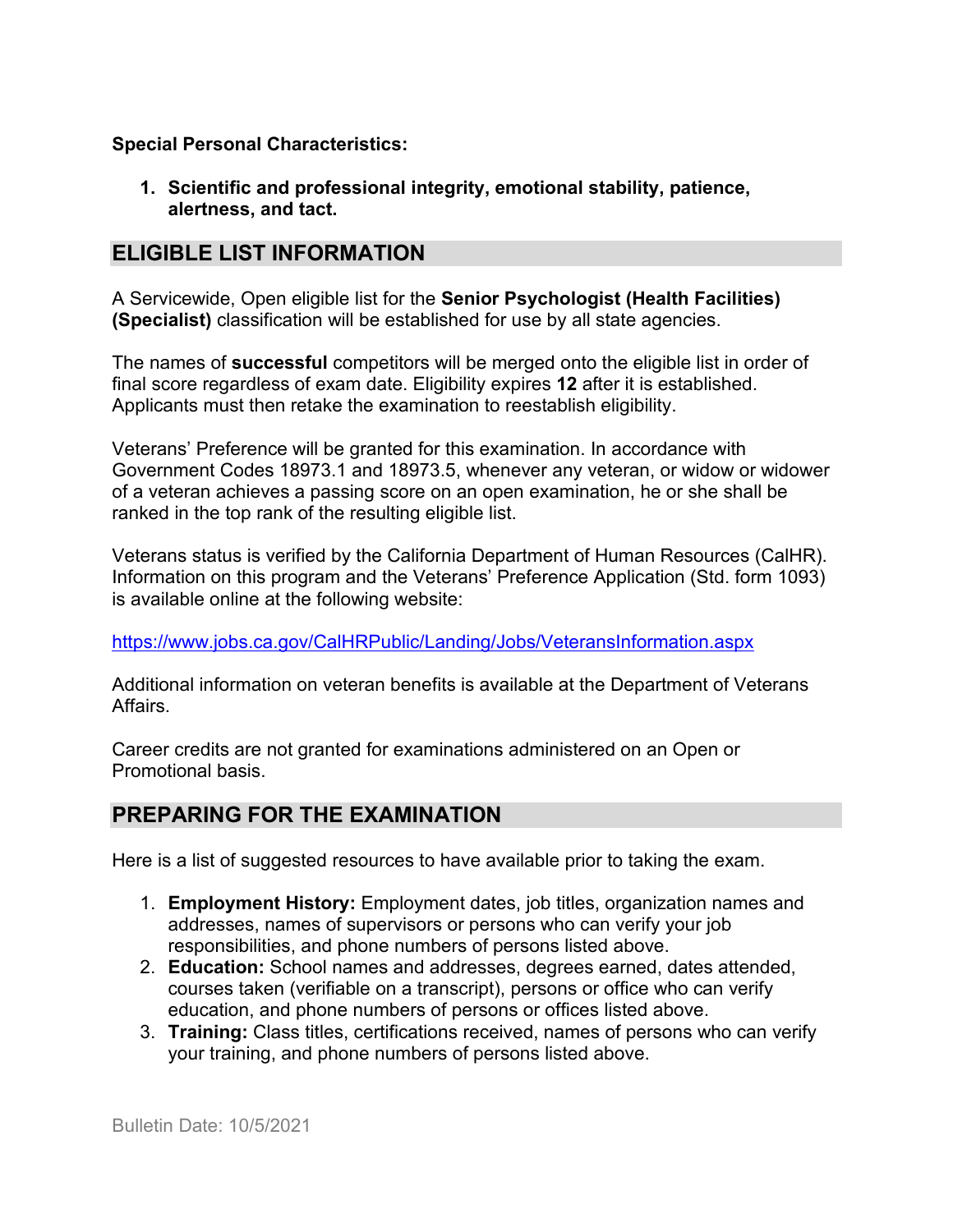## **TAKING THE EXAMINATION**

**To be considered as a candidate, step 1 and 2 must be completed.**

- **If step 1 and 2 are not completed; the application will not be reviewed and/or the examination will not be scored.**
- **After you complete steps 1 and 2, the application will be reviewed to determine that the Minimum Qualifications are met, then the examination will be processed and you will receive your results by mail within 4 - 6 weeks of the cut-off date stated above.**

**NOTE: Sending an application for a job or position is NOT the same process as sending an application for this examination.**

**Step 1. Submit your application following the instructions above.**

**Step 2. Click on this link to take the [Senior Psychologist \(Health Facilities\)](https://www.surveymonkey.com/r/TM2XG8C)  (Specialist) [examination.](https://www.surveymonkey.com/r/TM2XG8C)**

## **TESTING DEPARTMENTS**

Department of State Hospitals

## **CONTACT INFORMATION**

Questions relating to this exam should be directed to:

Department of State Hospitals Selection Services Unit Monday through Friday, 8am to 5pm (excluding State Holidays) Phone: 916-651-8832 Email: **[SeniorPsychologistSpecialist@dsh.ca.gov](mailto:SeniorPsychologistSpecialist@dsh.ca.gov)**

California Relay Service: 1-800-735-2929 (TTY), 1-800-735-2922 (Voice). TTY is a Telecommunications Device for the Deaf, and is reachable only from phones equipped with a TTY Device.

## **EQUAL OPPORTUNITY EMPLOYER**

The State of California is an equal opportunity employer to all, regardless of age, ancestry, color, disability (mental and physical), exercising the right of family care and medical leave, gender, gender expression, gender identity, genetic information, marital status, medical condition, military or veteran status, national origin, political affiliation, race, religious creed, sex (includes pregnancy, childbirth, breastfeeding, and related medical conditions), and sexual orientation.

Bulletin Date: 10/5/2021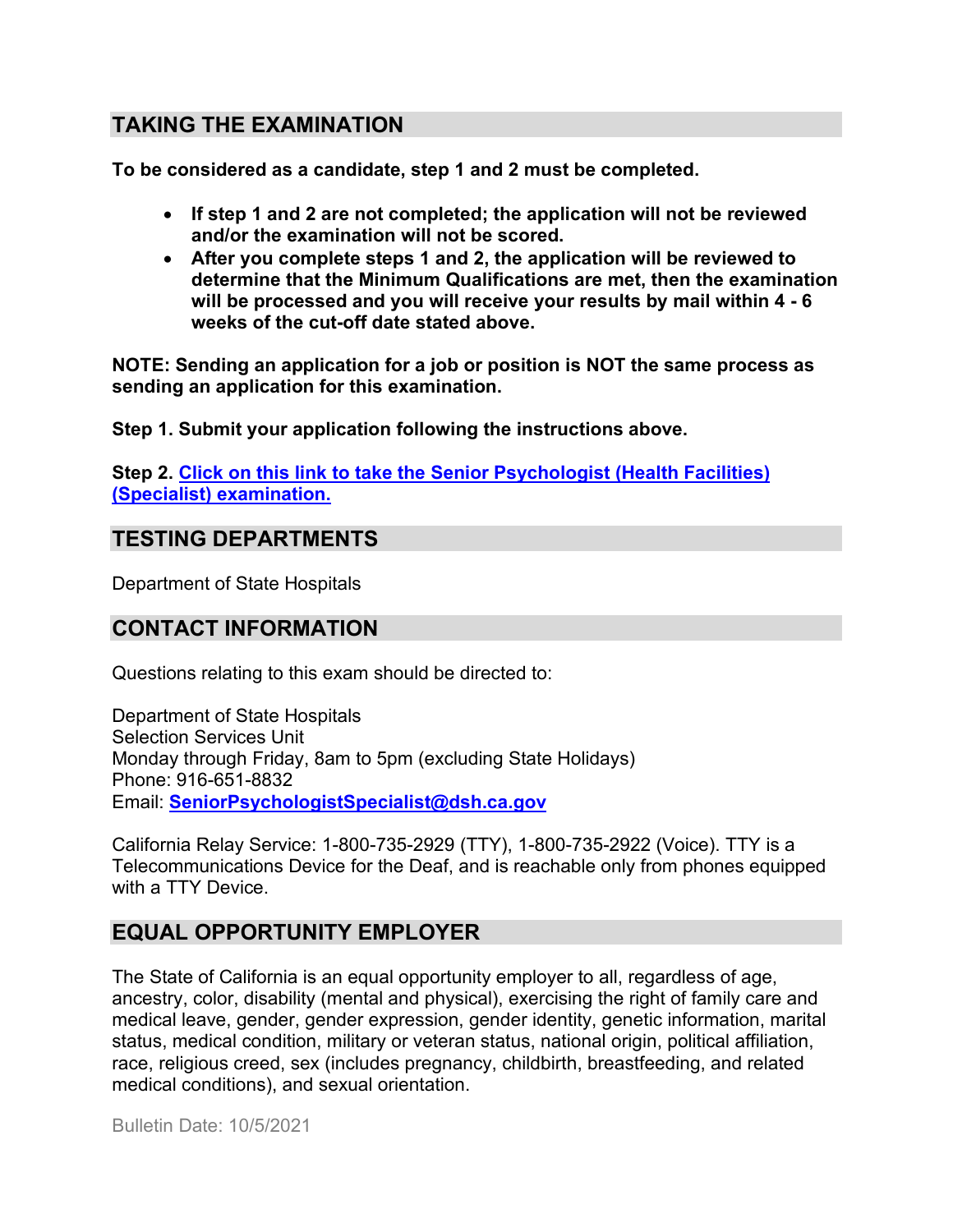## **DRUG-FREE STATEMENT**

It is an objective of the State of California to achieve a drug-free State work place. Any applicant for State employment will be expected to behave in accordance with this objective, because the use of illegal drugs is inconsistent with the law of the State, the rules governing civil service, and the special trust placed in public servants.

## **GENERAL INFORMATION**

Examination and/or Employment Application (STD 678) forms are available at the California Department of Human Resources, local offices of the Employment Development Department, and through your CalCareer Account at the following website:

#### **http://www.CalCareers.ca.gov/**

If you meet the requirements stated on this examination bulletin, you may take this examination, which is competitive. Possession of the entrance requirements does not assure a place on the eligible list. Your performance in the examination described in this bulletin will be rated against a predetermined job-related rating, and all applicants who pass will be ranked according to their score.

The Department of State Hospitals reserves the right to revise the examination plan to better meet the needs of the service, if the circumstances under which this examination was planned change. This examination may be canceled by the Department of State Hospitals at any time prior to the establishment of the employment list. Such revision or cancelation will be in accordance with civil service laws and rules and all applicants will be notified.

General Qualifications: Applicants must possess essential personal qualifications including integrity, initiative, dependability, good judgement, the ability to work cooperatively with others, and a state of health consistent with the ability to perform the assigned duties of the class. A medical examination may be required. In open examinations, investigation may be made of employment records and personal history and fingerprinting may be required.

Eligible Lists: Eligible lists established by competitive examination, regardless of date, must be used in the following order: 1) sub-divisional promotional, 2) departmental promotional, 3) multi-departmental promotional, 4) servicewide promotional, 5) departmental open, 6) open. When there are two lists of the same kind, the older must be used first. Eligible lists will expire in one to four years unless otherwise stated on the bulletin.